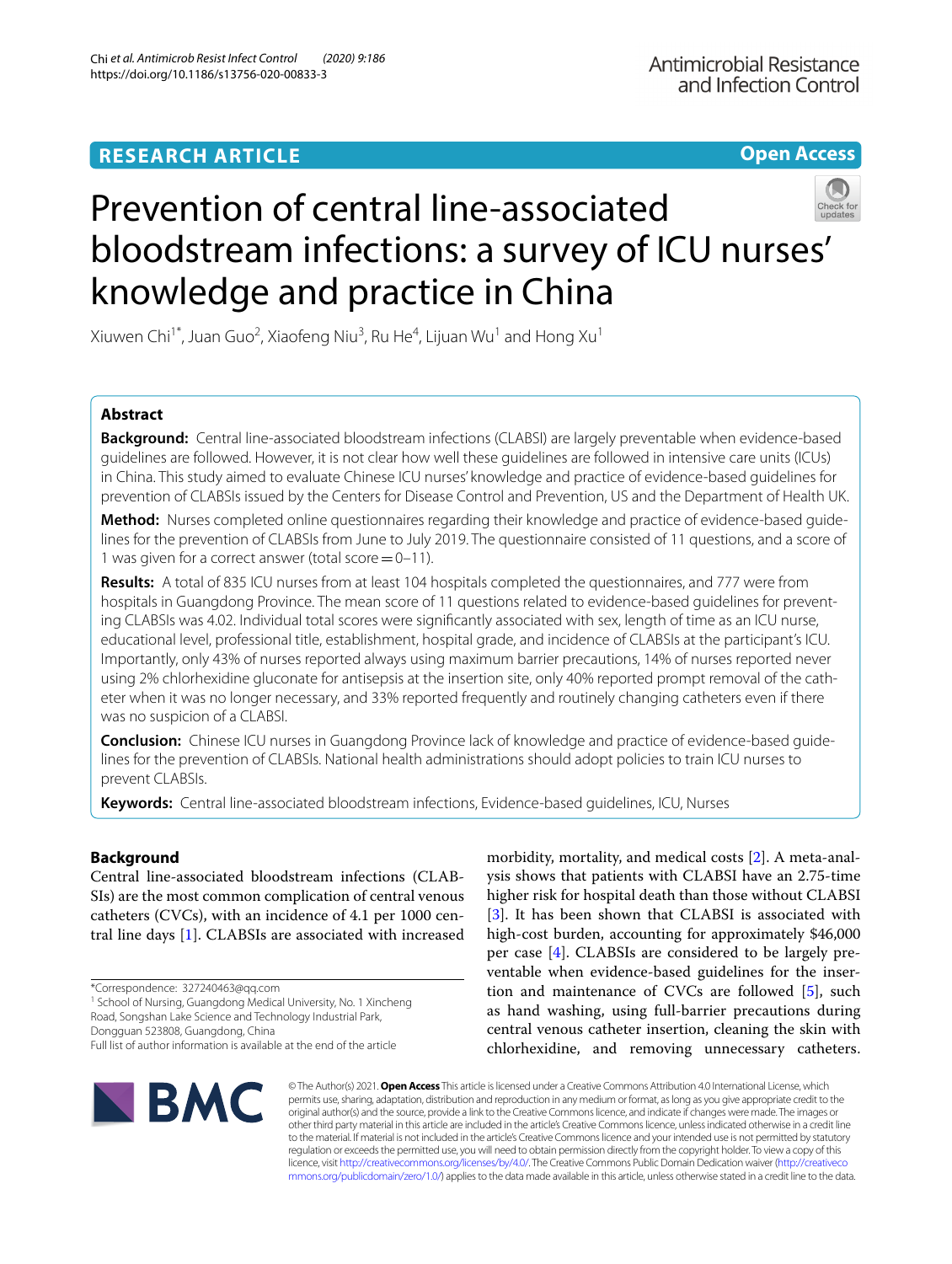Most intensive care units (ICUs) in developed countries now report CLABSI rates of zero or close to zero [\[6](#page-8-5)]. However, the overall incidence of CLABSIs in ICUs in China is about 2.81‰ [[7\]](#page-8-6).

It has been confrmed that evidence-based interventions can reduce the incidence of CLABSIs [\[8](#page-8-7)], including nursing bundles coupled with education and the commitment of both staff and institutions. The Keystone ICU Evidence-Based Intervention Program initiated by the Michigan Health and Hospital Association (MHA) reduced the median incidence of CLABSIs from 2.7/1000 catheter days at baseline to zero in the frst 3 months [\[5](#page-8-4)]. Ullman et al. [\[9](#page-8-8)] reported that the knowledge and practice for preventing CVC-related infections varied greatly in pediatric ICU nurses in Australia and New Zealand, and many were inconsistent with guideline recommendations, such as maximum sterile barrier precautions, use of suture-less securement devices, replacing transparent dressing at least every 7 days. The authors concluded that an overall improvement of knowledge of evidencebased guidelines was needed. Bianco et al. [[10\]](#page-8-9) reported that evidence-based policies and training can help nurses increase their knowledge, practice, and attitude towards preventing CLABSIs. The authors also reported that despite new evidence, many non-evidence-based practices continue.

A number of researchers have designed questionnaires to investigate ICU nurses' knowledge of guidelines to prevent CLABSIs [[11](#page-8-10)[–14](#page-8-11)]. Labeau et al. [\[8](#page-8-7)] developed and validated a questionnaire for evaluating critical care nurses' knowledge of evidence-based guidelines for preventing CVC infections. The questions in Labeau et al.'s questionnaire are very important and concise, and suitable for large-scale investigations. Studies performed in Poland, Australia, and other countries have referenced the questionnaire developed by Labeau et al. [\[9](#page-8-8), [15](#page-8-12)].

The CLABSI rate in ICUs in China  $(2.81\%$  [\[7](#page-8-6)]) is greater than in most developed countries  $[6]$  $[6]$ . The purpose of this study was to use questionnaires to determine Chinese ICU nurses' knowledge of evidence-based guidelines for preventing CLABSIs issued by the Centers for Disease Control and Prevention, US [[16\]](#page-8-13) and the Department of Health UK [[17](#page-8-14)], and their frequency of practicing guideline recommendations.

## **Methods**

# **Study design and subjects**

This was a cross-sectional descriptive survey study. It was conducted using an online tool, Questionnaire Star ([https://www.wjx.cn/wjx/design/previewmobile.aspx?](https://www.wjx.cn/wjx/design/previewmobile.aspx?activity=41939767&s=1)  $activity=41939767&1.$  The study was conducted by respondent driven sampling (RDS) from June to July 2019. The selection criteria for the respondents were:

(1) nurses worked in the hospital comprehensive ICU, in which patients used central venous catheters; (2) the nurses participated in the maintenance of central venous catheters.

There were three different sources of respondents.  $(1)$ Nurses from 6 hospitals with comprehensive ICUs were directly invited to participate in the study and complete the online questionnaire since we know the head nurse of ICU of these six hospitals. (2) Students who graduated from Guangdong Medical University were asked to send out invitations to nurses to complete the questionnaire.  $(3)$  The information about the questionnaire was also distributed through the WeChat group of students who graduated from the Nursing College of Guangdong Medical University. Nurses were also asked to inform other ICU nurses about the study and ask them to complete the questionnaire. All respondents voluntarily participated in the survey, and the questionnaire was collected anonymously. Ethics approval for this study was obtained from the Ethics Committee, Afliated Hospital of Guangdong Medical University, Zhanjiang, China (Reference number: YJYS2018075). Completion and return of the questionnaires was considered consent and voluntary participation in this study.

The study was aimed at ICU nurses in Guangdong Province. However, after it was found that a few nurses from other provinces were completing the questionnaire, we set a limitation such that only IP addresses locating in Guangdong Province could access the online questionnaire.

The nurses were grouped according to the amount of time they had been working as an ICU nurse  $\left( < 1, 1 - < 3, \right)$  $3 - 5$ ,  $5 - 10$ ,  $> 10$  years), as previously described [[11\]](#page-8-10).

#### **Questionnaires and data collection**

The questions in the questionnaire of this study were mainly based on the guidelines issued by the Centers for Disease Control and Prevention (CDC), U.S [\[16\]](#page-8-13). and the Department of Health UK  $[17]$  $[17]$ . The questionnaire used in this study was titled 'Knowledge of CLABSI Prevention Questionnaire'. It was based on the questionnaire developed by Labeau et al. [[11](#page-8-10)], who authorized its modification and use in this study. The modifications were made based on several current literature references, and current evidence-based recommendations for the prevention of CLABSIs. The questionnaire consisted of 11 questions, and a score of 1 was given for a correct answer and a score of zero for a wrong answer (minimum total  $score=0$ , maximum total  $score=11$ .

The other questionnaire used in the study was titled 'Behavior questionnaire on prevention of CLABSI**'**. It was based on the questionnaire developed by Ullman et al. with some revisions  $[9]$  $[9]$ . The questionnaire consisted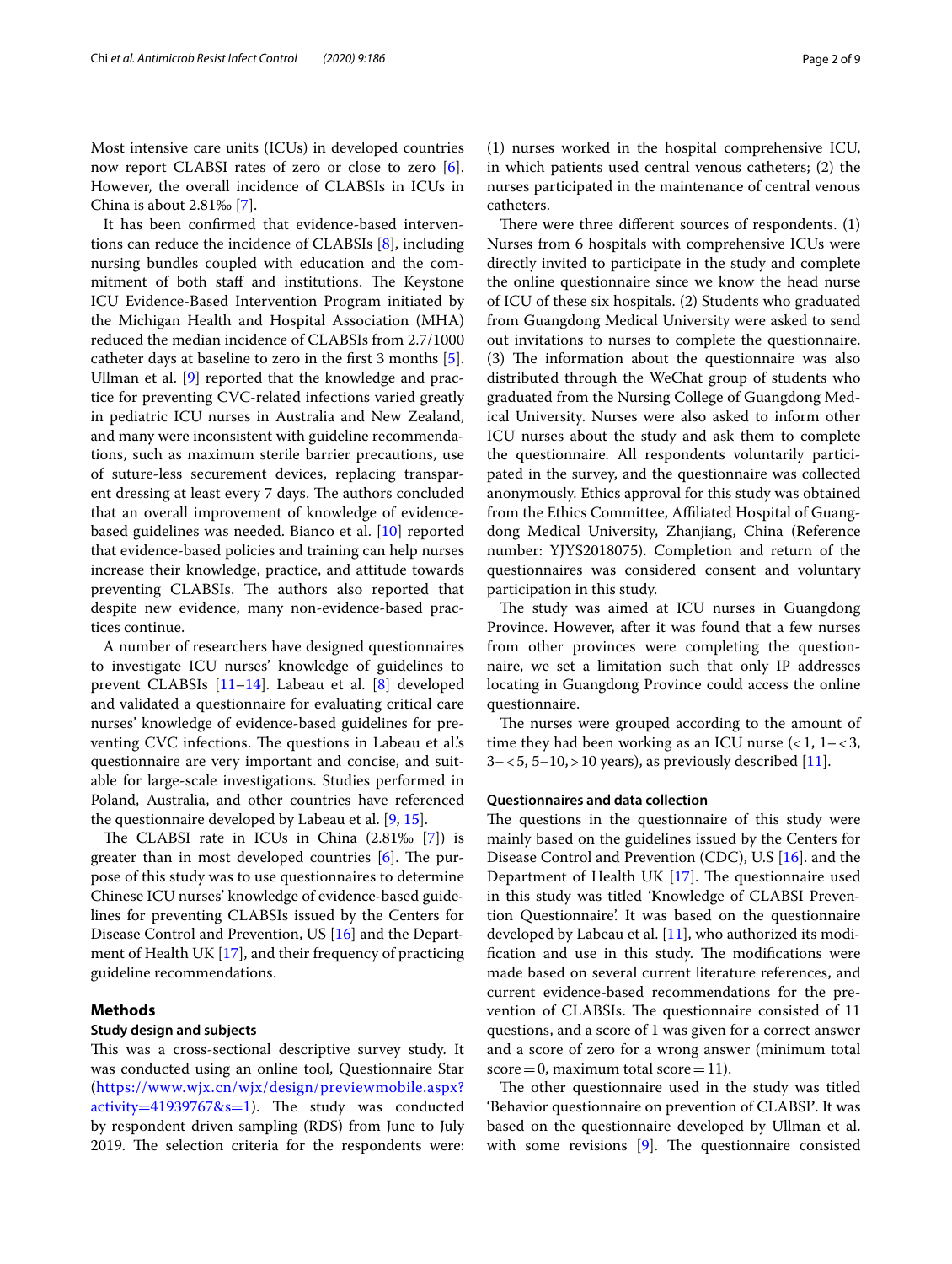of closed-end questions investigating nurses' practices toward the prevention of CLABSIs. Answers were measured using a 5-point Likert-type scale, ranging from "never" to "always".

#### **Internal consistency of questionnaire respondents**

The Cronbach's alpha of the ICU Nurses' Knowledge of Evidence-Based CLABSI Prevention questionnaire was 0.903, and of the behavior questionnaire on prevention of CLABSI was 0.924. These results indicate that the questionnaire results exhibited good internal consistency.

#### **Statistical analysis**

No data was lost due to the use of online survey tools. Continuous variables were described as mean $\pm$ standard deviation (SD), or range (only for age). After evaluating the normality of the data distribution, the total scores were compared by the Student's independent *t*-test between two groups. For comparison among three or more groups, the one-way ANOVA was conducted with the Bonferroni post-hoc pairwise comparisons. Categorical data were presented as number and percentage (%), and compared with the chi-square test or Fisher's exact test (if any expected value  $\leq$  5 was found). The internal consistency of questionnaire respondents was assessed by Cronbach's alpha, which is also a reliability index. The statistical significance level for all tests was set at a 2-tailed *P*-value<0.05. All analyses were performed using IBM SPSS version 25 software (IBM Corporation, Somers, New York).

## **Results**

# **Sample characteristics**

The total number of visits to the questionnaires was 2607, and the number of nurses completing the questionnaires was 835. The overall questionnaire response rate was 835/2607 (32.03%). The characteristics of the 835 nurses who completed the questionnaires are summarized in Table [1](#page-2-0). The mean age of all respondents was 26.54 years  $(range: 18–65 years)$ . The nurses completing the questionnaires were from at least 104 hospitals, and 93% (777/835) of nurses were from hospitals in Guangdong Province. Workshops/courses were the primary method nurses obtained information on CLABSI prevention and 84.43% (705/835) of nurses indicated they needed more information about CLABSI.

# **ICU Nurses' Knowledge of CLABSI Prevention Questionnaire results**

Table [2](#page-3-0) describes the questions and results of the 'Knowledge of CLABSI Prevention Questionnaire'. For the 11 individual questions, the percentage of correct responses ranged from 10.90 to 59.04%. Only one nurse answered

#### <span id="page-2-0"></span>**Table 1** Respondent characteristics (N=835)

| Gender                                                               |               |
|----------------------------------------------------------------------|---------------|
| Female                                                               | 498 (59.64%)  |
| Male                                                                 | 337 (40.36%)  |
| Age, years <sup>a</sup>                                              | 26.54 (18–65) |
| Length of ICU nursing, years                                         |               |
| <1                                                                   | 435 (52.10%)  |
| $1 - < 3$                                                            | 154 (18.44%)  |
| $3 - 5$                                                              | 99 (11.86%)   |
| $5 - 10$                                                             | 94 (11.26%)   |
| >10                                                                  | 53 (6.35%)    |
| Highest educational level                                            |               |
| Secondary                                                            | 117 (14.01%)  |
| Tertiary school                                                      | 337 (40.36%)  |
| Undergraduate                                                        | 335 (40.12%)  |
| Postgraduate                                                         | 46 (5.51%)    |
| Nursing level                                                        |               |
| Nurse                                                                | 436 (52.22%)  |
| Nurse practitioner                                                   | 227 (27.19%)  |
| Nurse-in-charge                                                      | 118 (14.13%)  |
| Deputy chief nurse and above                                         | 54 (6.47%)    |
| <b>Establishment of nurses</b>                                       |               |
| Establishment nurses                                                 | 301 (36.05%)  |
| Personnel agent nurses                                               | 180 (21.56%)  |
| Contract nurses                                                      | 354 (42.40%)  |
| Hospital grade                                                       |               |
| Grade A tertiary hospital                                            | 553 (66.23%)  |
| Grade B tertiary hospital                                            | 87 (10.42%)   |
| Grade A secondary hospital                                           | 146 (17.49%)  |
| Grade B secondary hospital                                           | 49 (5.87%)    |
| Incidence of CLABSI in department last year (per 1000 catheter days) |               |
| $< 1\%$                                                              | 325 (38.92%)  |
| $1\%o - < 3\%o$                                                      | 232 (27.78%)  |
| 3%o-5%o                                                              | 87 (10.42%)   |
| $> 5\%$ o                                                            | 20 (2.40%)    |
| Do not know                                                          | 171 (20.48%)  |
| Sources of CLABSI information                                        |               |
| None                                                                 | 219 (26.23%)  |
| Guidelines                                                           | 304 (36.41%)  |
| Workshops/courses                                                    | 380 (45.51%)  |
| Colleagues                                                           | 282 (33.77%)  |
| Scientific journals                                                  | 201 (24.07%)  |
| Internet                                                             | 257 (30.78%)  |
| Professional organization                                            | 220 (26.35%)  |
| Do you feel you need more information about CLABSIs?                 |               |
| No                                                                   | 130 (15.57%)  |
| Yes                                                                  | 705 (84.43%)  |
| Province                                                             |               |
| Guangdong                                                            | 777 (93.05%)  |
| Other provinces                                                      | 58 (6.95%)    |

CLABSI, central line-associated bloodstream infections; ICU, intensive care unit <sup>a</sup> Age reported as mean and range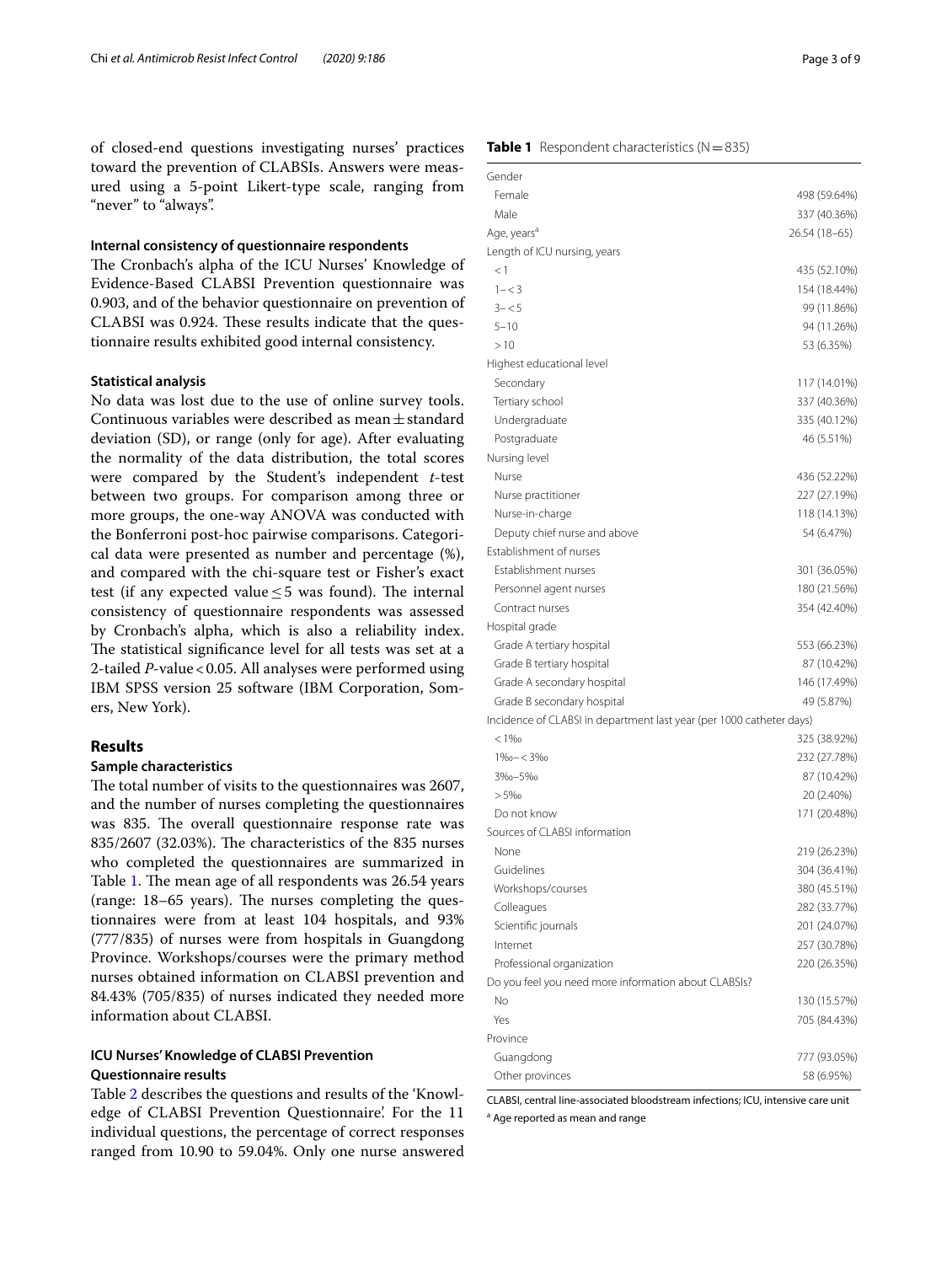<span id="page-3-0"></span>

| <b>Table 2</b> Responses to the 'Knowledge of CLABSI Prevention Questionnaire' |  |
|--------------------------------------------------------------------------------|--|
|--------------------------------------------------------------------------------|--|

| Question<br>number | Question                                                                                                                                                   | <b>Number</b> | Percentage<br>of answers<br>(%) |  |  |  |  |
|--------------------|------------------------------------------------------------------------------------------------------------------------------------------------------------|---------------|---------------------------------|--|--|--|--|
| 1                  | It is recommended to replace Central Venous Catheters (CVCs) routinely                                                                                     |               |                                 |  |  |  |  |
|                    | (A) Yes, every 7 days                                                                                                                                      | 383           | 45.87                           |  |  |  |  |
|                    | (B) Yes, every 3 weeks                                                                                                                                     | 227           | 27.19                           |  |  |  |  |
|                    | (C) No, only when indicated*                                                                                                                               | 136           | 16.29                           |  |  |  |  |
|                    | (D) I do not know                                                                                                                                          | 89            | 10.66                           |  |  |  |  |
| $\overline{2}$     | In settings with a high rate of catheter-related infections it is recommended to use a CVC coated or impreg-<br>nated with an antiseptic agent             |               |                                 |  |  |  |  |
|                    | (A) Yes, in patients whose CVC is expected to remain in place for > 5 days*                                                                                | 485           | 58.08                           |  |  |  |  |
|                    | (B) No. because the use of such catheters is not cost-effective                                                                                            | 102           | 12.22                           |  |  |  |  |
|                    | (C) No, because the use of such catheters does not result in a significant decrease in the rate of catheter-related<br>infections                          | 115           | 13.77                           |  |  |  |  |
|                    | (D) I do not know                                                                                                                                          | 133           | 15.93                           |  |  |  |  |
| 3                  | It is recommended to change the dressing on the catheter insertion site                                                                                    |               |                                 |  |  |  |  |
|                    | (A) Every 2 days                                                                                                                                           | 257           | 30.78                           |  |  |  |  |
|                    | (B) Every 7 days                                                                                                                                           | 205           | 24.55                           |  |  |  |  |
|                    | (C) When indicated (e.g., soiled, loosened) and at least weekly*                                                                                           | 280           | 33.53                           |  |  |  |  |
|                    | (D) I do not know                                                                                                                                          | 93            | 11.14                           |  |  |  |  |
| $\overline{4}$     | It is recommended to cover up the catheter insertion site with                                                                                             |               |                                 |  |  |  |  |
|                    | (A) Polyurethane dressing (transparent, semipermeable)                                                                                                     | 374           | 44.79                           |  |  |  |  |
|                    | (B) Gauze dressing                                                                                                                                         | 128           | 15.33                           |  |  |  |  |
|                    | (C) Both are recommended because they do not affect the risk for catheter-related infections*                                                              | 237           | 28.38                           |  |  |  |  |
|                    | (D) I do not know                                                                                                                                          | 96            | 11.50                           |  |  |  |  |
| 5                  | It is recommended to disinfect the catheter insertion site with                                                                                            |               |                                 |  |  |  |  |
|                    | (A) 70% alcohol                                                                                                                                            | 275           | 32.93                           |  |  |  |  |
|                    | (B) 2% chlorhexidine gluconate with alcohol*                                                                                                               | 328           | 39.28                           |  |  |  |  |
|                    | (C) Povidone-iodine                                                                                                                                        | 118           | 14.13                           |  |  |  |  |
|                    | (D) I do not know                                                                                                                                          | 114           | 13.65                           |  |  |  |  |
| 6                  | It is recommended to apply an antibiotic ointment at the insertion site of CVC                                                                             |               |                                 |  |  |  |  |
|                    | (A) Yes, because it decreases the risk for catheter-related infections                                                                                     | 356           | 42.63                           |  |  |  |  |
|                    | (B) No, because it causes antibiotic resistance*                                                                                                           | 178           | 21.32                           |  |  |  |  |
|                    | (C) No, because it does not decrease the risk for catheter-related infections                                                                              | 153           | 18.32                           |  |  |  |  |
| 7                  | (D) I do not know<br>When blood, blood products, or lipid emulsions are administered through a CVC, it is recommended to replace<br>the administration set | 148           | 17.72                           |  |  |  |  |
|                    | (A) Within 24 h*                                                                                                                                           | 467           | 55.93                           |  |  |  |  |
|                    | (B) Every 72 h                                                                                                                                             | 184           | 22.04                           |  |  |  |  |
|                    | (C) Every 96 h                                                                                                                                             | 69            | 8.26                            |  |  |  |  |
|                    | (D) I do not know                                                                                                                                          | 115           | 13.77                           |  |  |  |  |
| 8                  | When liquids other than blood, blood products, or fat emulsions are administered continuously the administra-<br>tion set should be replaced               |               |                                 |  |  |  |  |
|                    | (A) Every 24 h                                                                                                                                             | 448           | 53.65                           |  |  |  |  |
|                    | (B) Every 48 h                                                                                                                                             | 183           | 21.92                           |  |  |  |  |
|                    | (C) Every 96 h*                                                                                                                                            | 91            | 10.90                           |  |  |  |  |
|                    | (D) I do not know                                                                                                                                          | 113           | 13.53                           |  |  |  |  |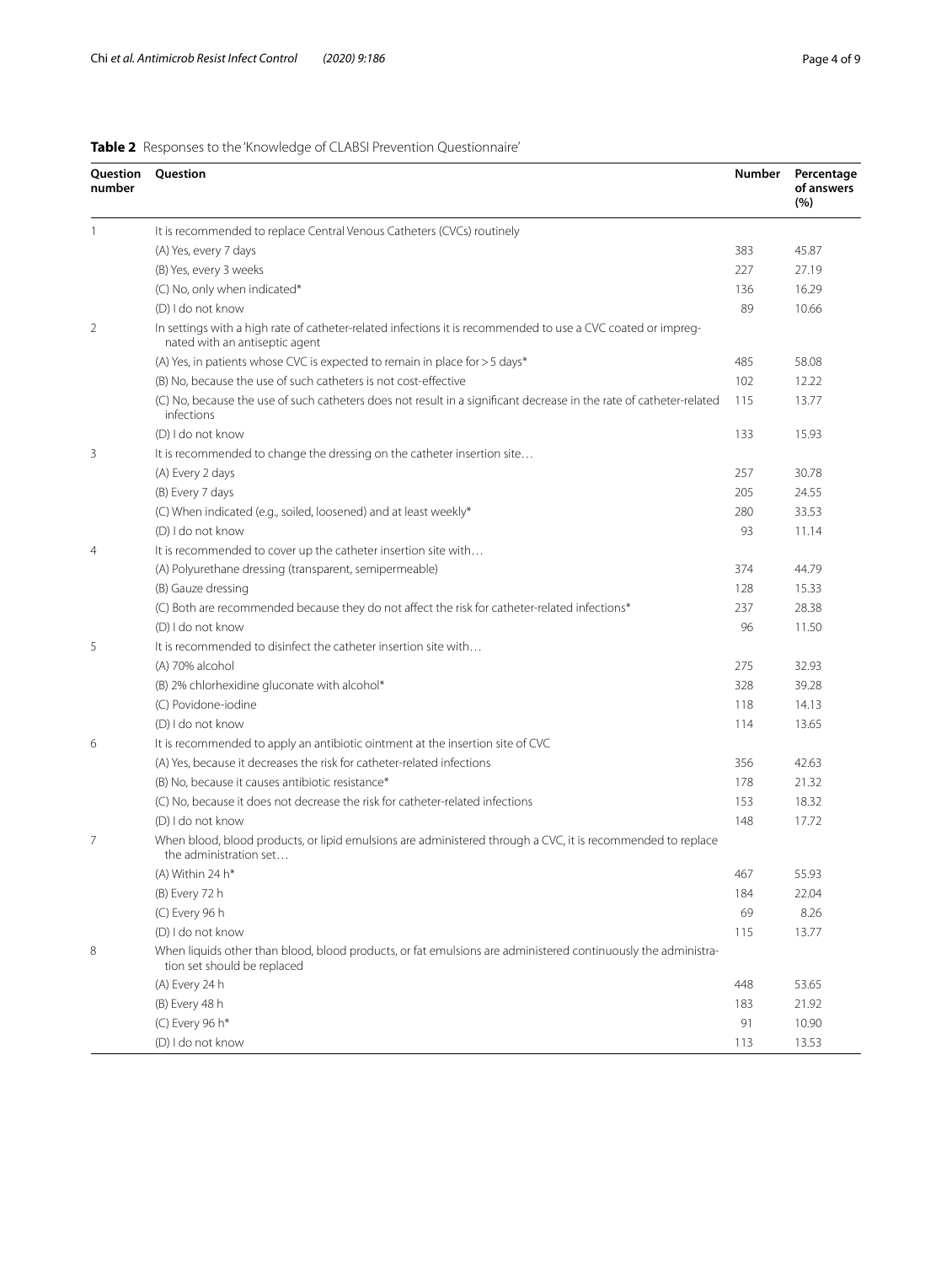| <b>Ouestion</b><br>number | <b>Ouestion</b>                                                                                                                                                                                                  | <b>Number</b> | Percentage<br>of answers<br>(%) |
|---------------------------|------------------------------------------------------------------------------------------------------------------------------------------------------------------------------------------------------------------|---------------|---------------------------------|
| 9                         | It is recommended to use an antiseptic agent to clean the access hub or connector before the connection of<br>the administration set or after unscrewing the dead-end cap closes the catheter                    |               |                                 |
|                           | (A) Yes, by spraying the access site with 70% alcohol solution or alcohol chlorhexidine solution                                                                                                                 | 285           | 34.13                           |
|                           | (B) Yes, by wiping with 70% alcohol solution or alcohol and chlorhexidine solution for no less than 15 s*                                                                                                        | 309           | 37.01                           |
|                           | (C) It is not recommended because no evidence has been found for the relation between the disinfections of<br>the connecting site of the administration set and the contamination of fluids or the insertion hub | 124           | 14.85                           |
|                           | (D) I do not know                                                                                                                                                                                                | 117           | 14.01                           |
| 10                        | When manipulating the catheter insertion site and hubs, it is recommended                                                                                                                                        |               |                                 |
|                           | (A) To obviate hand hygiene if gloves are used and water for hand hygiene before manipulation                                                                                                                    | 203           | 24.31                           |
|                           | (B) To use clean or sterile gloves and alcohol solutions/antiseptic soap*                                                                                                                                        | 493           | 59.04                           |
|                           | (C) Hand hygiene is only necessary before catheter insertion                                                                                                                                                     | 36            | 4.31                            |
|                           | (D) I do not know                                                                                                                                                                                                | 103           | 12.34                           |
| 11                        | It is recommended to replace pressure transducers and tubing routinely                                                                                                                                           |               |                                 |
|                           | (A) Yes, every 4 days*                                                                                                                                                                                           | 354           | 42.40                           |
|                           | (B) Yes, every 7 days                                                                                                                                                                                            | 280           | 33.53                           |
|                           | (C) No, only when indicated                                                                                                                                                                                      | 90            | 10.78                           |
|                           | (D) I do not know                                                                                                                                                                                                | 111           | 13.29                           |
|                           | Total correct answers (%)                                                                                                                                                                                        |               | 36.56                           |

\* Indicates the correct answer

all the questions in the whole questionnaire correctly. For all respondents, the overall correct response rate for the whole questionnaire was 36.56%. Only 16.29% (136/835) of nurses correctly indicated that CVCs should only be replaced if there is a specifc indication. Only 10.90% (91/835) of nurses correctly answered that when there is continuous administration of liquids other than blood, blood products, or fat emulsions, the drug delivery device should be replaced every 96 h. Approximately 58% (485/835) of nurses correctly indicated that CVCs coated or impregnated with antimicrobial agents should be used in patients with an expected retention time of more than 5 days. Around 56% (467/835) of nurses correctly answered that when blood, blood products, or fat emulsions are given through a CVC, it is recommended that the drug delivery device be replaced every 24 h. Finally, about 60% (493/835) of nurses correctly indicated that when manipulating the catheter insertion site and hubs, it is recommended to use clean or sterile gloves and alcohol solutions/antiseptic soap.

# **Subgroup analyses of 'ICU Nurses' Knowledge of Evidence‑Based CLABSI Prevention' results stratifed by demographic and other variables**

Results of the Subgroup analyses stratifed by demographic and other variables are summarized in Table [3](#page-5-0) and Fig. [1.](#page-6-0) The mean overall score for the 11 questions was 4.02. It was found that the total knowledge score was signifcantly diferent in all the subgroup analyses stratifed by Sex, length of time of ICU nursing, educational level, nursing level,establishment of nurses,hospital grade, and incidence of CLABSI. Female nurses had signifcantly higher scores than male nurses (*P* < 0.001), and experienced nurses had higher scores than less experienced nurses  $(P<0.001)$ . There was signifcant diference among the groups of diferent length of ICU nursing  $(P=0.001)$ . A trend could be found that the longer a nurse worked in the ICU, the higher the questionnaire score. Nurses who graduated from undergraduate courses had signifcantly higher scores than those who graduated from junior and technical secondary schools (*P* < 0.001). Nursing level also afected questionnaire score: the scores of nurses were signifcantly lower than those of nurse practitioner and nurse-in-charge (*P* < 0.001).

In China, nurses can be divided into 3 categories: establishment nurses, personnel agent nurses, and contract nurses according to whether they have national establishment or not. Contract nurses scored signifcantly higher than establishment nurses and personnel agent nurses  $(P<0.001)$ . The incidence of CLABSI in the ICU was also associated with questionnaire score: nurses in ICUs with an incidence of 1–3‰ were signifcantly higher than nurses in ICUs with an incidence of<1‰ and higher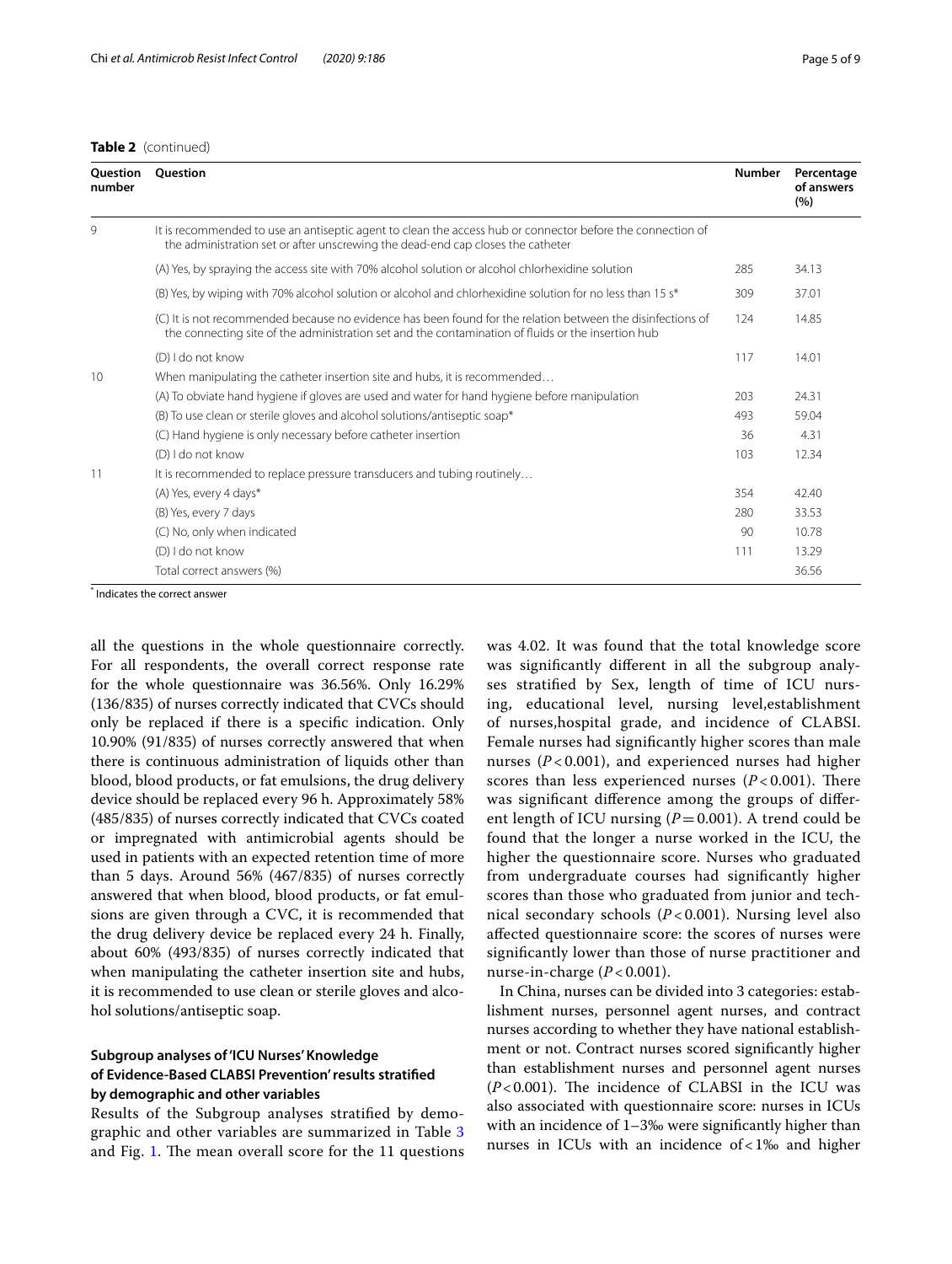<span id="page-5-0"></span>

|  |  |  |  | Table 3 Comparison of 'Knowledge of CLABSI Prevention Questionnaire' based on demographic and other variables |  |  |
|--|--|--|--|---------------------------------------------------------------------------------------------------------------|--|--|
|--|--|--|--|---------------------------------------------------------------------------------------------------------------|--|--|

| <b>Characteristics</b>                                                  | Mean $\pm$ SD   | Range    | <b>Significantly different</b><br>from group | t/F   | P       |
|-------------------------------------------------------------------------|-----------------|----------|----------------------------------------------|-------|---------|
| Total cohort ( $N = 835$ )                                              | $4.02 \pm 2.11$ | $0 - 11$ |                                              |       |         |
| Sex                                                                     |                 |          |                                              | 6.53  | < 0.001 |
| Male ( $n = 337$ )                                                      | $3.46 \pm 1.92$ | $0 - 9$  | Female                                       |       |         |
| Female ( $n = 498$ )                                                    | $4.40 \pm 2.15$ | $0 - 11$ | Male                                         |       |         |
| Length of ICU nursing                                                   |                 |          |                                              | 31.89 | < 0.001 |
| $A < 1$ year (n = 435)                                                  | $3.36 \pm 1.91$ | $0 - 9$  | B, C, D, E                                   |       |         |
| B. $1 - < 3$ years (n = 154)                                            | $4.18 \pm 1.82$ | $0 - 8$  | A, D, E                                      |       |         |
| C. $3 - 5$ years (n = 99)                                               | $4.85 \pm 2.15$ | $0 - 9$  | Α                                            |       |         |
| D. 5-10 years ( $n = 94$ )                                              | $5.18 \pm 2.03$ | $0 - 10$ | A, B                                         |       |         |
| $E > 10$ years (n = 53)                                                 | $5.42 \pm 2.35$ | $0 - 11$ | A, B                                         |       |         |
| Highest educational level                                               |                 |          |                                              | 5.92  | 0.001   |
| A. Secondary school (n = 117)                                           | $3.68 \pm 1.88$ | $0 - 9$  | $\subset$                                    |       |         |
| B. Tertiary school (n = 337)                                            | $3.78 \pm 2.08$ | $0 - 9$  | $\mathsf{C}$                                 |       |         |
| C. Undergraduate ( $n = 335$ )                                          | $4.39 \pm 2.12$ | $0 - 10$ | A, B                                         |       |         |
| D. Postgraduate $(n = 46)$                                              | $4.00 \pm 2.40$ | $0 - 11$ |                                              |       |         |
| Nursing level                                                           |                 |          |                                              | 10.75 | < 0.001 |
| A. Nurse (n = 436)                                                      | $3.68 \pm 1.98$ | $0 - 9$  | B, C                                         |       |         |
| B. Nurse practitioner ( $n = 227$ )                                     | $4.44 \pm 2.14$ | $0 - 10$ | A                                            |       |         |
| C. Nurse-in-charge (chief nurse) ( $n = 118$ )                          | $4.63 \pm 2.23$ | $0 - 11$ | A                                            |       |         |
| D. Deputy chief nurse and above $(n = 54)$                              | $3.74 \pm 2.11$ | $0 - 9$  |                                              |       |         |
| Establishment of nurses                                                 |                 |          |                                              | 18.89 | < 0.001 |
| A. Establishment nurses ( $n = 301$ )                                   | $3.71 \pm 1.93$ | $0 - 11$ | C                                            |       |         |
| B. Personnel agent nurses(n = 180)                                      | $3.54 \pm 1.93$ | $0 - 9$  | C                                            |       |         |
| C. Contract nurses (n = 354)                                            | $4.53 \pm 2.23$ | $0 - 10$ | A, B                                         |       |         |
| Hospital grade                                                          |                 |          |                                              | 14.20 | < 0.001 |
| A. Grade A tertiary hospital ( $n = 553$ )                              | $4.05 \pm 1.95$ | $0 - 11$ | C, D                                         |       |         |
| B. Grade B tertiary hospital ( $n = 87$ )                               | $3.53 \pm 2.05$ | $0 - 8$  | $\subset$                                    |       |         |
| C. Grade A secondary hospital ( $n = 146$ )                             | $4.67 \pm 2.38$ | $0 - 10$ | A, B, D                                      |       |         |
| D. Grade B secondary hospital ( $n = 49$ )                              | $2.61 \pm 2.23$ | $0 - 8$  | A, C                                         |       |         |
| Incidence of CLABSI in department last year (per<br>1000 catheter days) |                 |          |                                              | 6.19  | < 0.001 |
| $A < 1\%$ (n = 325)                                                     | $3.75 \pm 1.93$ | $0 - 9$  | B                                            |       |         |
| B. $1\% - 3\%$ (n = 232)                                                | $4.48 \pm 1.94$ | $0 - 10$ | A, E                                         |       |         |
| C. $3\%0 - 5\%0$ (n = 87)                                               | $4.44 \pm 1.97$ | $0 - 9$  | $\equiv$                                     |       |         |
| $D > 5\%$ (n = 20)                                                      | $4.20 \pm 1.85$ | $2 - 9$  |                                              |       |         |
| E. Do not know $(n = 171)$                                              | $3.68 \pm 2.57$ | $0 - 11$ | B                                            |       |         |

CLABSI, central line-associated bloodstream infection

Post-hoc comparisons were performed using the Bonferroni test when overall signifcance was indicated by one-way ANOVA

than that of nurses who answered "I don't know" (both,  $P < 0.05$ ).

# **Results of the Behavior questionnaire on prevention of CLABSI**

Results of the Behavior questionnaire on prevention of CLABSI of ICUs in China are summarized in Table [4](#page-6-1). Approximately 43% (363/835) of nurses reported always

using maximum barrier precautions, while around 15% (121/835) reported never using 2% chlorhexidine gluconate. Around 39% (323/835) of nurses reported replacing administration sets at least every 7 days, but no more frequently than at 96-h intervals. Around 33% (273/835) of nurses reported frequently and routinely changing catheters, even if there was no suspicion of a CLABSI.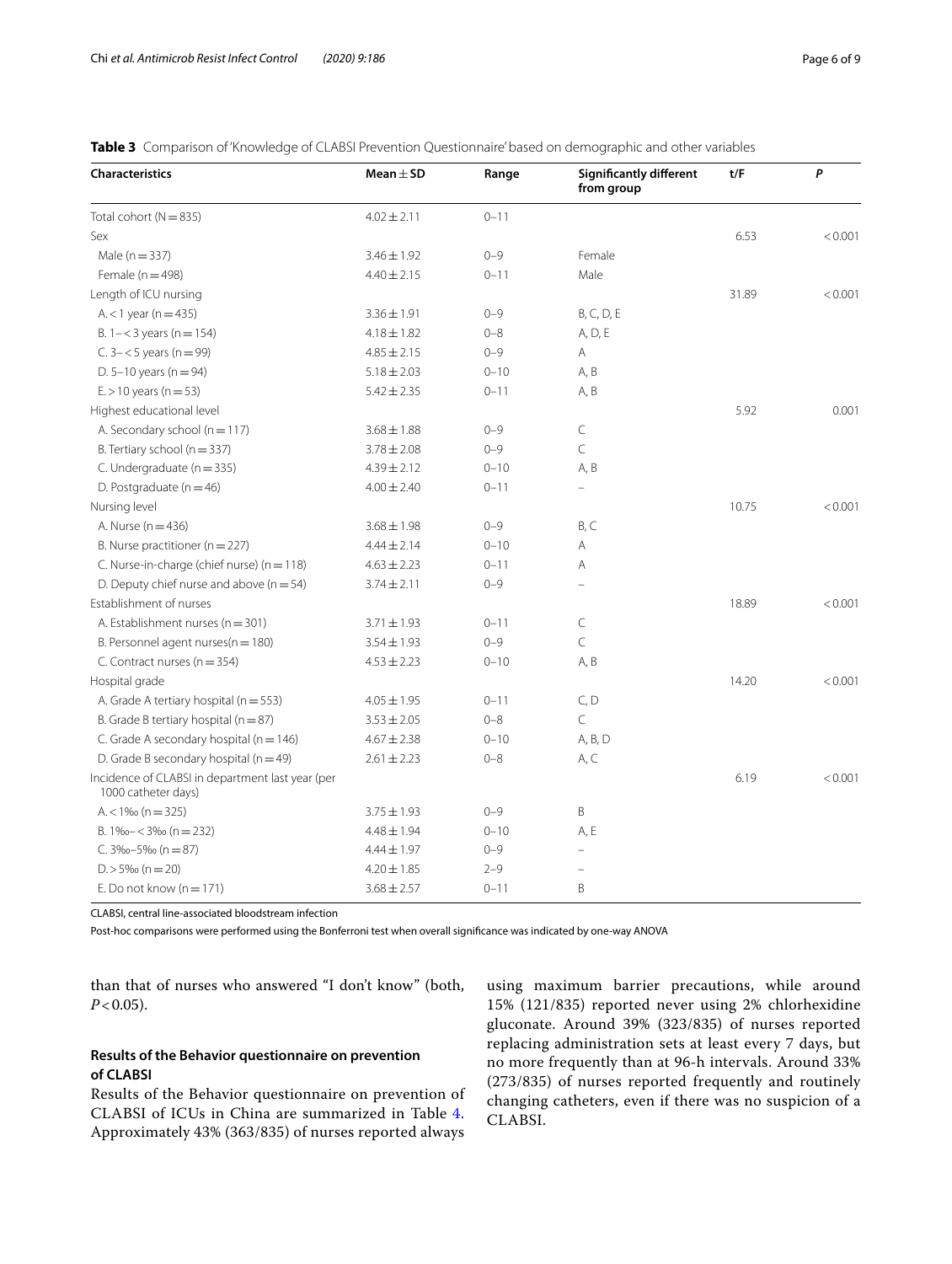

<span id="page-6-1"></span><span id="page-6-0"></span>

|  |  |  | Table 4 Results of the 'Behavior questionnaire on prevention of CLABSI' |  |  |
|--|--|--|-------------------------------------------------------------------------|--|--|
|--|--|--|-------------------------------------------------------------------------|--|--|

| How frequently are these practices used in your facility?                                               | Never, n (%)      |              | Rarely, n (%) Sometimes, n (%) | Mostly, n (%) | Always, n (%) |
|---------------------------------------------------------------------------------------------------------|-------------------|--------------|--------------------------------|---------------|---------------|
| Maximum barrier precautions (cap, mask, sterile gown, sterile<br>gloves, and a sterile full body drape) | 110 (13.17%)      | 123 (14.73%) | 102 (12.22%)                   | 137 (16.41%)  | 363 (43.47%)  |
| 2% Chlorhexidine gluconate for antisepsis of the insertion site                                         | 121 (14.49%)      | 122 (14.61%) | 151 (18.08%)                   | 132 (15.81%)  | 309 (37.01%)  |
| Use of suture-less securement devices                                                                   | 126 (15.09%)      | 163 (19.52%) | 196 (23.47%)                   | 131 (15.69%)  | 219 (26.23%)  |
| Use of sterile, transparent, semi-permeable dressing to cover<br>catheter site                          | 86 (10.30%)       | 103 (12.34%) | 170 (20.36%)                   | 134 (16.05%)  | 342 (40.96%)  |
| Transparent dressing replaced at least every 7 days                                                     | 106 (12.69%)      | 103 (12.34%) | 141 (16.89%)                   | 142 (17.01%)  | 343 (41.08%)  |
| Administration sets replaced no more frequently than at 96-h inter-<br>vals, but at least every 7 days  | 107 (12.81%)      | (13.53%)     | 149 (17.84%)                   | 143 (17.13%)  | 323 (38.68%)  |
| Prompt removal of catheter when no longer essential                                                     | 87 (10.42%)       | 102 (12.22%) | 175 (20.96%)                   | 136 (16.29%)  | 335 (40.12%)  |
| Routine catheter changes even if there is no suspicion of a CLABSI                                      | (13.77%)<br>115 ( | 123 (14.73%) | 192 (22.99%)                   | 132 (15.81%)  | 273 (32.69%)  |

# **Discussion**

The questionnaire surveys used in this study indicate that there is a fundamental gap between knowledge, and practice in the care of CVC and prevention of CLABSIs by ICU nurses in China. The participants in this study were ICU nurses from at least 104 hospitals in China. Although guidelines have been published for preventing CLABSIs, including guidelines published in China [[5,](#page-8-4) [18](#page-8-15)[–20](#page-8-16)], our results indicated that Chinese ICU nurses have only a modest understanding of the basic principles needed to prevent CLABSIs. The findings are similar to those reported in some other countries where health care workers generally have low understanding of CLABSI prevention guidelines [\[9](#page-8-8), [11,](#page-8-10) [15](#page-8-12), [21](#page-8-17)[–23](#page-8-18)].

Since the care of the catheter insertion site is usually a nursing responsibility, it would be expected that nurses would overall answer questions on this topic correctly. However, our results did not fnd this assumption true. Only 16% of nurses correctly answered that CVCs did not need to be replaced routinely at a set interval.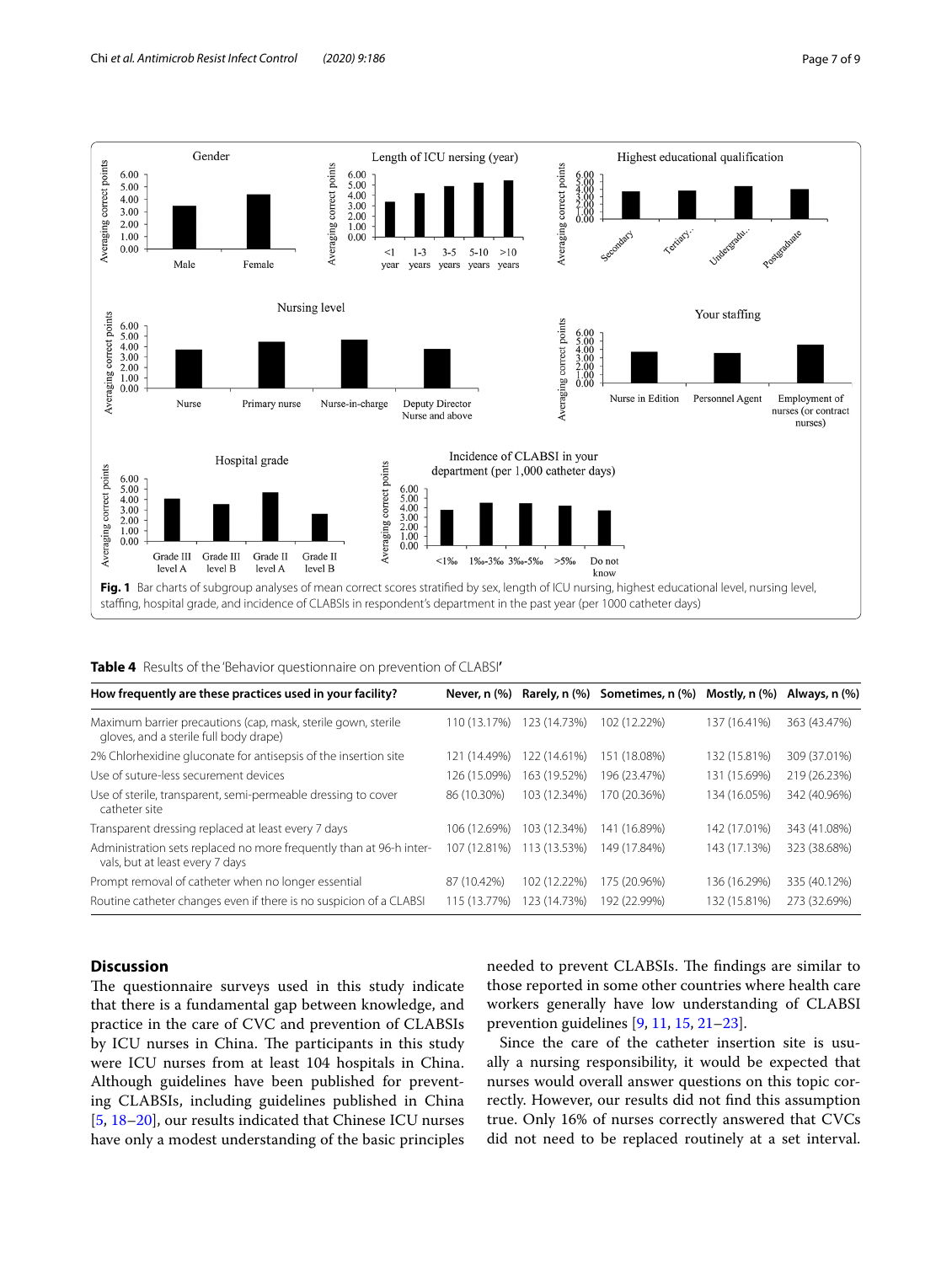Only approximately 11% (91/835) of nurses correctly answered that when continuous administration of liquids other than blood, blood products, or fat emulsions is performed, the drug delivery device should be replaced every 96 h. The rates of correct answers to these 2 questions were signifcantly lower than in other countries [\[9](#page-8-8), [11,](#page-8-10) [15](#page-8-12), [22,](#page-8-19) [23\]](#page-8-18). Furthermore, the overall correct answer rate of the ICU Nurses' Knowledge of Evidence-Based CLABSI Prevention Questionnaire was only 37%, which is also lower than the result (44.4%) of a knowledge test among 3405 European ICU nurses  $[11]$  $[11]$ . This indicates that a great deal of improvement of ICU nurses' knowledge of evidence-based guidelines for the prevention of CLASBSIs is needed in China.

Our results also indicated that sex, length of time of ICU nursing, educational level, nursing level, establishment of nurses, hospital grade, and incidence of CLABSI were signifcantly associated with total knowledge score of the ICU Nurses' Knowledge of Evidence-Based CLABSI Prevention Questionnaire. These results are similar to those of other studies  $[11, 15, 22]$  $[11, 15, 22]$  $[11, 15, 22]$  $[11, 15, 22]$  $[11, 15, 22]$  $[11, 15, 22]$ , and suggest that more years practicing nursing, which leads to greater experience, and formalized education can improve knowledge and practice of evidence-based guidelines for preventing CLABSIs.

In the study, 59.02% (435/835) nurses worked in an ICU for  $<$ 1 year. Thus, the proportion of nurses with a relatively low ICU experience level was large. One reason for this is that the students who helped distribute the questionnaire had graduated in 2019 and thus nurses most accessible to them were those who had recently graduated as well and thus did not have many years of experience. This is a selection bias caused by RDS. Nurses who had worked in an ICU for 3 or more years had a correct answer rate of 45.45% (5/11) of the questionnaire, which is similar to the results of other studies [[9,](#page-8-8) [11](#page-8-10)].

In China, for nurses performing the same duties, establishment nurses are the highest paid, followed by personnel agent nurses. However, "equal pay for equal work" is being advocated in China, and the pay gap between different classes of nurses is getting smaller [[24\]](#page-8-20). Our results showed that contract nurses scored higher on the prevention knowledge of CLABSI than the other two categories of nurses. Further research is needed to determine the causes of this result.

Our results also showed that in addition to a lack of knowledge of evidence-based guidelines to prevent CLABSIs by the CDC, US and the Department of Health UK, the actual practice of the techniques and methods to prevent infections was poor as compared to the results of other studies examining practices in ICUs  $[9, 22]$  $[9, 22]$  $[9, 22]$  $[9, 22]$  $[9, 22]$ . This includes the use of 2% chlorhexidine gluconate, replacement groups, maximum aseptic barrier precautions, application of transparent dressings, and removal of catheters, the application of suture-free fxation instruments. On-the-job training is needed to promote the application of evidence-based nursing measures for central venous catheters in China.

There are still some limitations to this study. The study provides a comprehensive examination of ICU nursing knowledge and practices in Guangdong Province. However, the results may not refect the knowledge and practices of ICU nurses in other parts of China. In addition, the overall questionnaire response rate was 835/2607 (32.03%), which can also lead to bias. Half of the respondents worked in an ICU for  $<$  1 year, which contributed to the overall low scores. Our results did show that nurses with more experience had higher scores. A marked strength of this study is the large number of participants and the large number of hospitals represented; thus, the fndings can be considered an accurate representation of the geographic region.

#### **Conclusion**

The results of this study indicate that Chinese ICU nurses in Guangdong Province have a great lack of knowledge and practice of evidence-based guidelines for the prevention of CLABSIs. These results suggest that national health administrations should adopt policies to provide training for ICU nurses regarding the evidence-based guidelines and practices to prevent CLABSIs.

#### **Abbreviations**

CLABSIs: Central line-associated bloodstream infections; CVCs: Central venous catheters; ICUs: Intensive care units; MHA: Michigan Health and Hospital Association; SD: Standard deviation.

#### **Acknowledgements**

None declare.

#### **Authors' contributions**

We declare that all the listed authors have participated actively in the study and all meet the requirements of the authorship. XC designed the study, wrote the protocol acquired the data, and was a major contributor in writing the manuscript. JG and XN acquired the data. RH and LW interpreted the data. HX performed statistical analysis. All authors read and approved the fnal manuscript.

#### **Funding**

This work was supported by Guangdong Medical Science and Technology Research Foundation Project [No. B2019119] and the medical and health technology plan project of special fund for economic and technological development of Longgang District, Shenzhen, Guangdong, China (No. LGKCYLWS2020001).

#### **Availability of data and materials**

All the data and material were presented in the main paper.